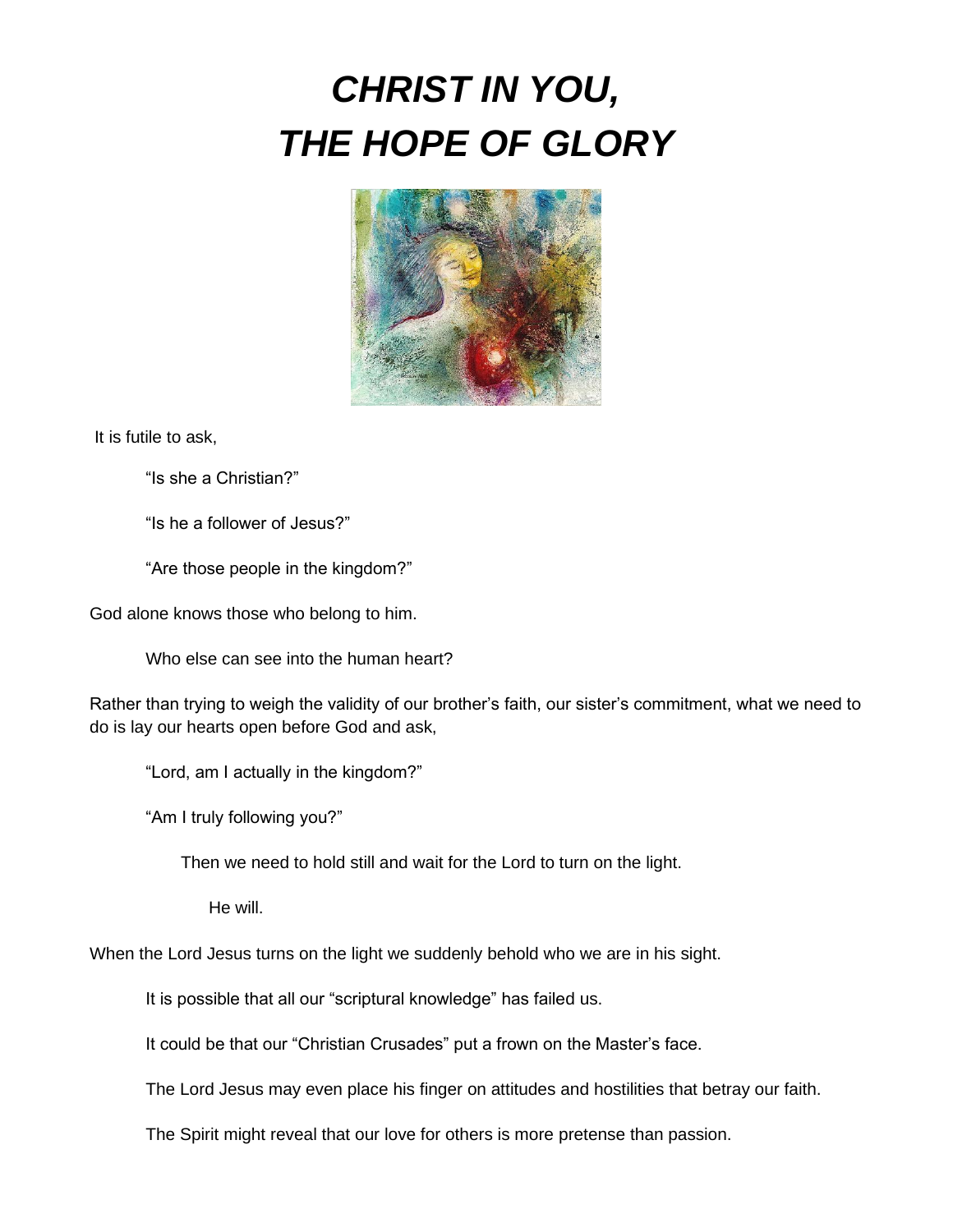The Lord Jesus will give us all the truth we can handle,

if we seek the truth about our connection with him.

And if it should be that we find ourselves outside the kingdom looking in,

If it should be that we are weighed in the balance and found wanting,

here's the good news:

To be a Christian,

To be a follower of Jesus,

is simply to have Jesus living and ruling inside us.

*I am crucified with Christ, it is no longer I who live, but Christ who lives in me. And the life I now live in the flesh I live by faith in the Son of God, who loved me and gave himself for me.*

*Galatians 2*

If I am crucified with Christ, I am dead to myself and alive to God.

If it is no longer I who live, but Christ who lives in me, then he calls the shots, not me.



### **I am totally at his disposal.**

**Jesus is my Way, my Truth, my Life.**

Nothing else.

No one else.

It is simply **"Christ in me, the hope of glory."**